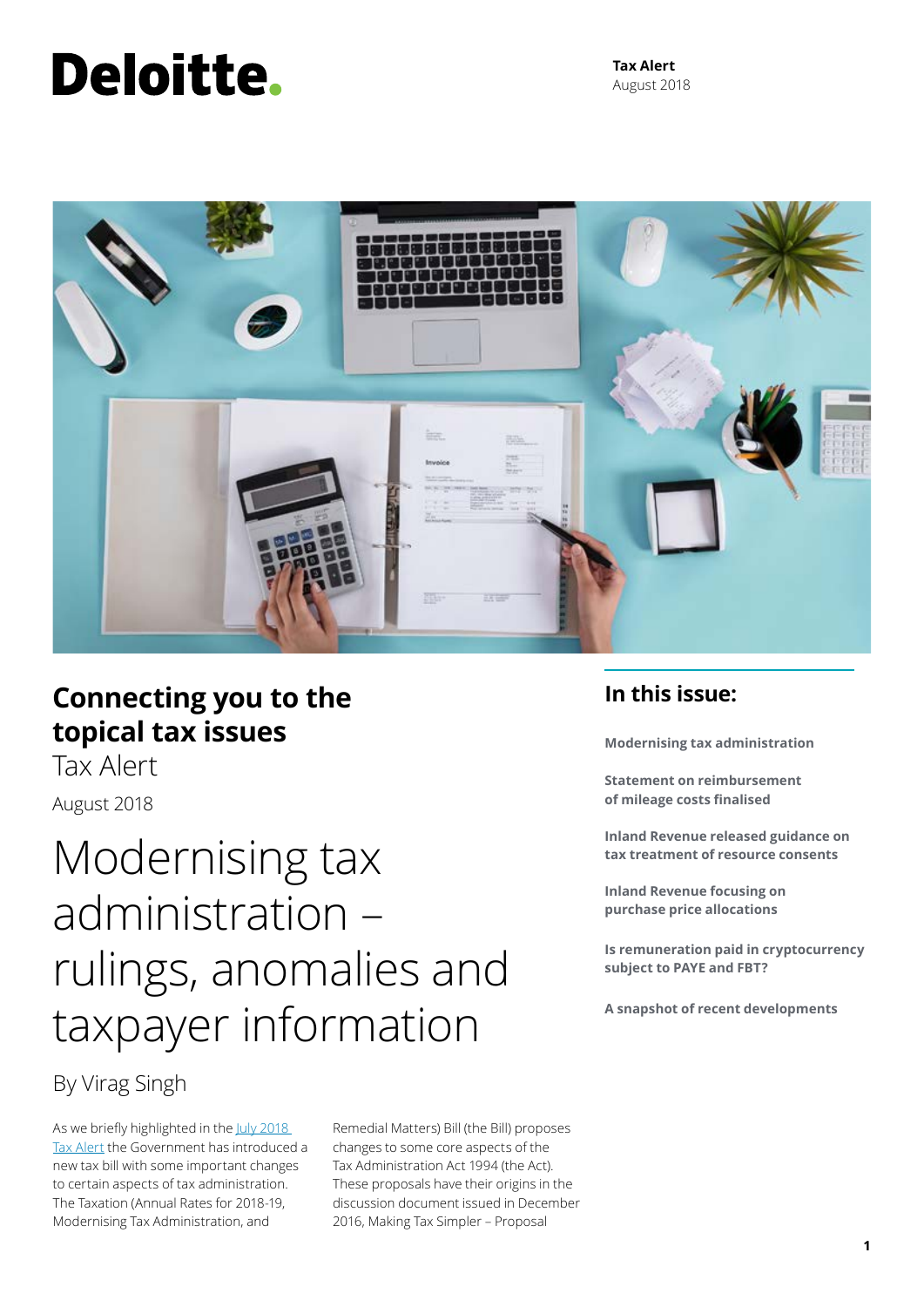for modernising the Tax Administration Act (the Discussion Document). You can read our [July 2017 Tax Alert f](https://www2.deloitte.com/nz/en/pages/tax-alerts/articles/New-proposals-for-binding-rulings-regime.html)or more detail on the changes as originally proposed in the Discussion Document.

The key changes/proposals are discussed below.

The changes are proposed to come into effect from the date of enactment of the Bill.

#### **Binding rulings**

The Commentary to the Bill (the **Commentary**) notes the adoption of the OECD's "right from the start" framework, which suggests a proactive approach to tax administration. This framework is stated as the basis to make tax compliance simpler, particularly for the small business sector. The essence of the framework is that the tax administration system should actively facilitate accurate upfront compliance on the part of taxpayers, so as to reduce the need to make subsequent reassessments and the resulting burden that this imposes on both taxpayers and Inland Revenue.

#### *Short-process rulings*

The Bill introduces changes to allow the Commissioner of Inland Revenue (the **CIR**) to make short-process rulings. The key features of this proposal are:

- **•** A person with annual gross income of \$5m or less and a question involving tax below \$1m can apply for a short-process ruling;
- **•** Removal of the usual requirements when applying for a binding ruling to state the taxation laws and propositions of law for which the ruling is sought; and
- **•** Application and hourly rates (as determined and published by the CIR) will be lower for short-process rulings compared to the current rates, which are \$280 (plus GST) for the initial application fee and \$140 per hour (plus GST) for further fees.

The application for a short-process ruling will have to be in a prescribed form. The other requirements for

obtaining a ruling or obligations on Inland Revenue when considering a ruling application would largely mirror the current rules for private rulings.

#### *Extending the scope of binding rulings*

Changes are being proposed to extend the scope of the binding rulings regime (which will include the new short-process rulings regime).

The Commentary acknowledges that the current rulings regime was designed with complex transactions in mind, which is why it was restricted to "arrangements" and largely legal rather than fact-based questions.

The proposals will:

- **•** Allow rulings to be made on a taxpayer's purpose, for example, whether the taxpayer had the purpose of selling a property at the time the property was acquired;
- **•** Allow for rulings to be made on factual matters rather than just arrangements. This includes, for example, rulings on whether a person is tax resident in New Zealand or has a permanent establishment in New Zealand, whether an item or property is trading stock or revenue account property etc.;
- **•** Allow for rulings to be made on matters relating to financial arrangements for which the CIR can currently only issue a determination. These matters are:
	- Whether an amount is solely attributable to an excepted financial arrangement;
	- The use of certain spreading methods;
	- The value of certain property or services; and
- **•** Clarify the difference between an assumption and a condition, and when a ruling ceases to apply because a condition or assumption is breached. In particular, the Commentary notes that the term "assumption" is replaced with the term "condition", as this is more reflective of market practice.



**Virag Singh Director** Tel: +64 9 952 4208 Email: vsingh@deloitte.co.nz

The essence of this framework is that the tax administration system should actively facilitate accurate upfront compliance on the part of taxpayers.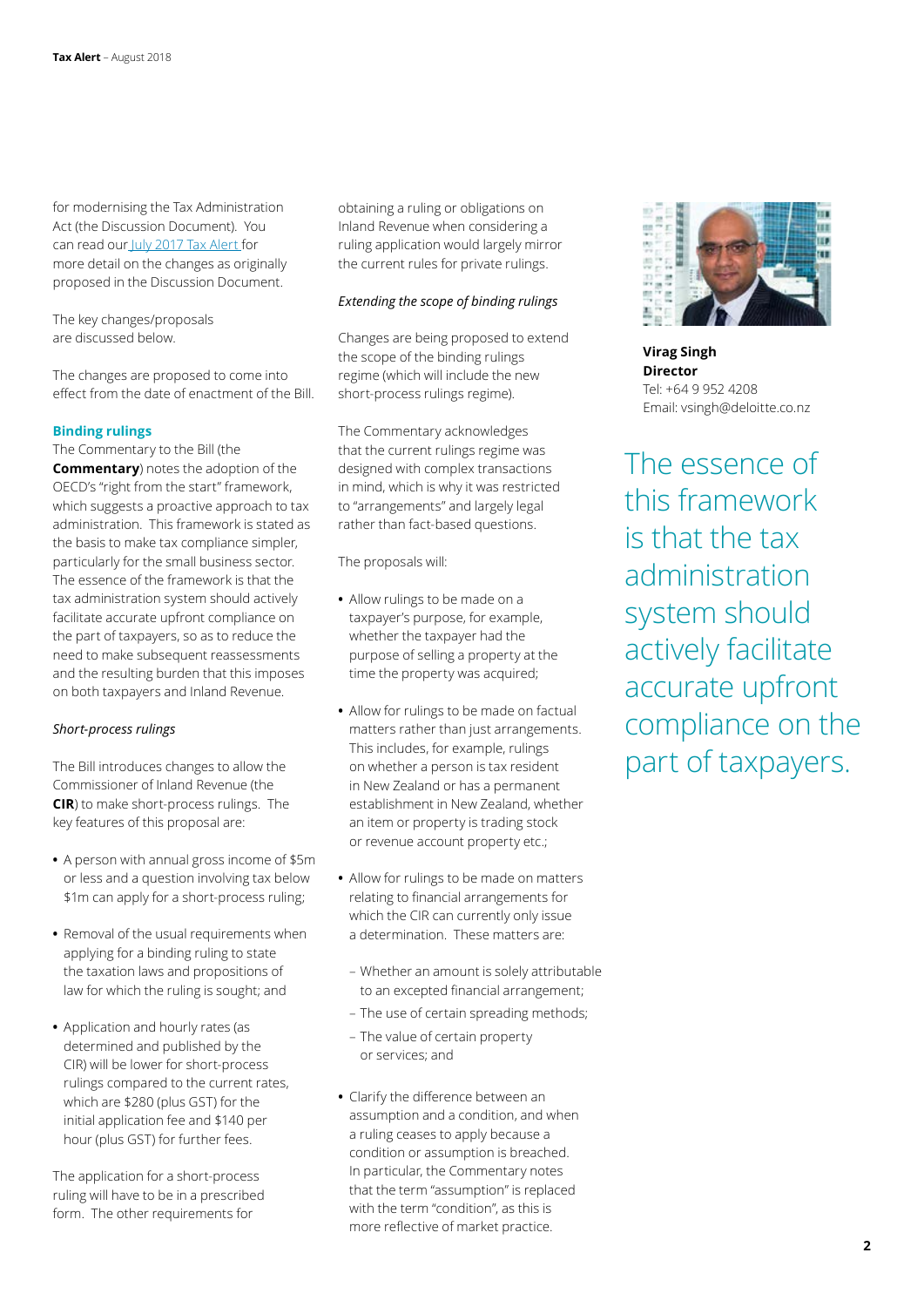

#### **Deloitte comment**

These are welcome changes to the binding rulings regime. In the current climate of uncertainty in terms of how Inland Revenue investigators interpret tax laws, frequent legislative change and fewer substantive tax cases progressing through the courts, these changes should (at least in theory) make the binding ruling process more flexible and accessible.

However, in their current form, there is a risk that the proposals may not achieve their intended outcome.

The Commentary notes that the main problem the Bill seeks to address is that in practice rulings are only available to large taxpayers and that SME taxpayers are priced-out because of advisor costs and Inland Revenue fees. However, the short-process rulings regime is targeted at taxpayers with an annual turnover of less than \$5m and a tax question involving tax of less than \$1m. At a practical level, these changes would only be applicable to mostly the "small" component of New Zealand's SME sector. The new regime therefore would not be accessible to a significant number of mid-market businesses. Unfortunately, unless there are material changes to the thresholds proposed as part of the consultation process, the

changes would not address the main problem identified in the Commentary.

The CIR has not yet prescribed fee levels for short-process rulings. However, given that a complete legal analysis would be included in preparation of the ruling application by the relevant tax advisor, and based on the proposed truncated form of ruling application, taxpayers should expect substantial reductions in time and fees charged by the CIR for the applications.

Disappointingly, post-assessment binding ruling applications are not proposed in the Bill. We strongly recommend that this is considered by the Officials as part of the consultation process. Admittedly, this would not be a simple issue given that careful consideration would need to be given to interaction with, for example, the disputes resolution process. Nevertheless, in light of the cumbersome and expensive disputes process and the significant taxpayer burn-off that comes with it, we recommend that consideration should be given to introducing this change.

A final observation is that, assuming the \$5m / \$1m thresholds are increased as noted above - which should make the regime available to a bigger range of SME taxpayers - the key challenge for Inland

Revenue would be having adequate resourcing to meet the demand for more rulings and the ability to turn around these rulings in a timely fashion.

#### **Amending assessments**

The changes propose to repeal section 113A of the Act and enact a replacement that will allow taxpayers to:

- **•** Automatically include an error in a subsequent return if total errors for the return (for income tax, GST or FBT) are equal to or less than the current threshold of \$1,000; and
- **•** Make an adjustment in a subsequent return for income tax or GST (but not FBT) if the total errors in the original return are equal to or less than \$10,000 and 2% of the taxpayer's taxable income or GST output tax liability.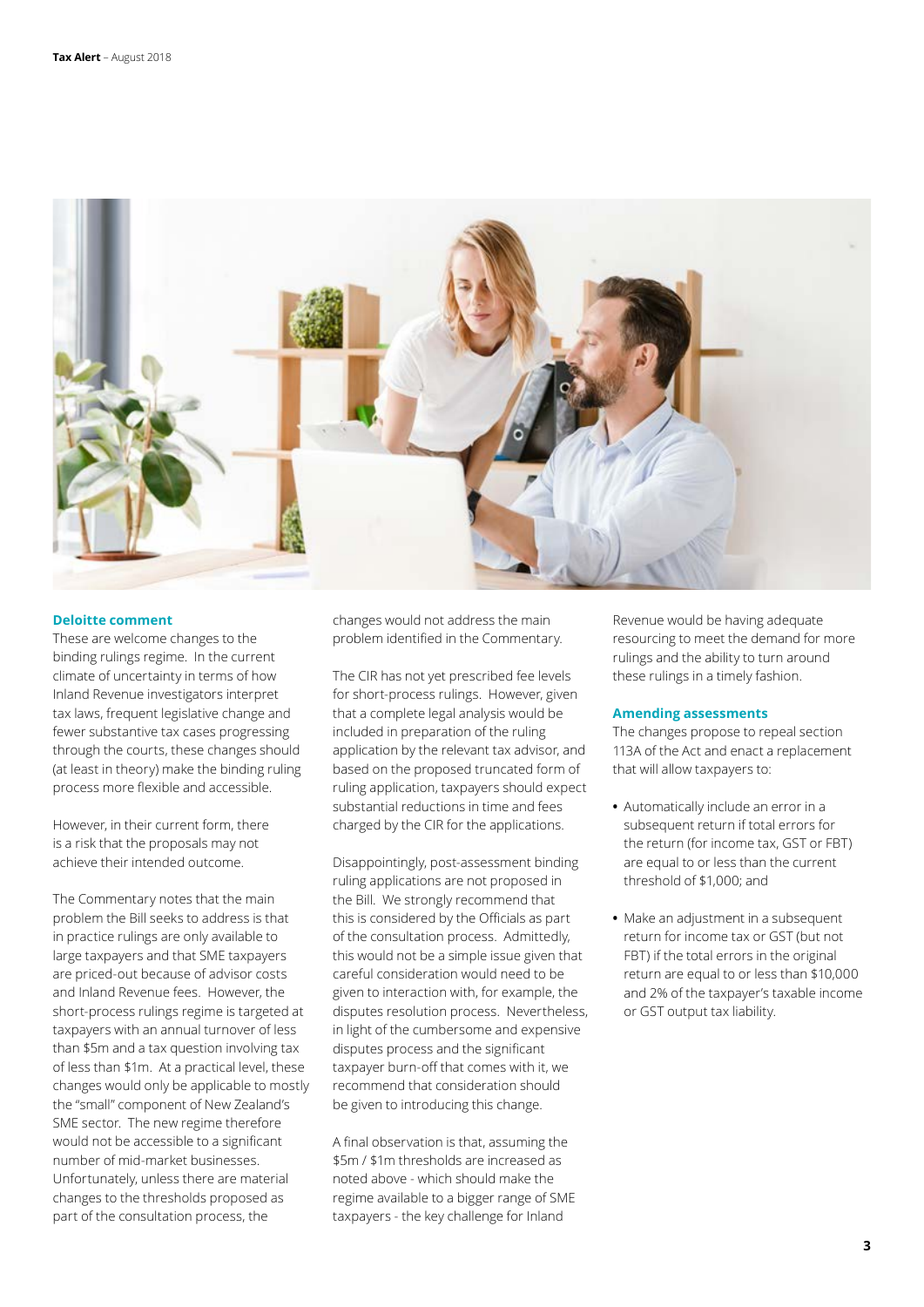#### **Care and management**

The Bill proposes changes to extend the CIR's care and management powers by providing tools to address "legislative anomalies". Legislative anomalies will be a defined term, but broadly will mean an unintended outcome caused by gaps or inconsistencies in the legislation that do not reflect the clear policy intent of a provision. In cases of legislative anomalies, the tools would provide an interim/temporary solution to allow taxpayers to adopt an approach that is consistent with the intended policy outcome until a legislative fix is enacted.

The proposed tools to deal with legislative anomalies are:

- **•** An Order in Council as recommended by the Minister of Revenue;
- **•** A binding determination by the CIR; and
- **•** An administrative action by the CIR.

The application of these tools to modify the application of the law will be limited to groups or classes of taxpayers (rather than for a particular taxpayer). The modifications would apply for a period of not more than three years during which the CIR must determine if legislative change is required.

#### **Deloitte comment**

In recent times there has been a significant volume of new and complex tax bills introduced and enacted. While these tax bills have gone through a consultation

process, this process has arguably been relatively short given the complexity of the relevant subject matter. This has resulted in heightened risk that that the drafting of the legislation has not produced the intended policy outcome. In this respect, the above changes to address such legislative anomalies are helpful.

However, there are important matters that will need to be addressed as part of the consultation process:

- **•** Whether the administrative action by the CIR will be binding on her. Currently administrative policies published in the CIR's statements, guidelines etc. are not binding on her. Given the significance of the tax administration issue that the CIR is seeking to address, it is important that the administrative action is binding on the CIR.
- **•** Following on from the above point, taxpayers should have protection from penalties and use of money interest to the extent they apply the measure implemented by the CIR.
- **•** It is quite restrictive to limit the ability to modify the application of a tax law to groups or classes of taxpayers. If there is a legislative anomaly, the CIR must be able to fix the anomaly regardless of whether it affects one taxpayer or a group or class of taxpayer. Knowingly not fixing a legislative anomaly just because it affects only one taxpayer would not be consistent with the CIR's care and management function (and of course it is possible that more than one taxpayer may be actually affected).

#### **Information collection, use and disclosure**

Changes are proposed to the information collection, use and disclosure rules under the Act. The changes mostly rewrite the existing rules to make them clearer and more navigable. There are however, some substantive changes proposed which we have briefly referred to below.

#### *Information collection*

Other than reordering of the current information gathering powers under section 16-19 and 21 of the Act, the Bill introduces a new regulation-making provision for collection of bulk data on a regular basis where that collection is necessary or relevant for revenue purposes. This provision will be the subject of a number of safeguards.

#### *Information use*

This proposed amendment provides an express clarification that information gathered for one revenue purpose can be used for any other revenue purpose. The Commentary reasons that, if enacted, this would assist the CIR in exercising her care and management responsibility, which requires her to make the most efficient use of the information at her disposal in order to fulfil her various functions and responsibilities.

In cases of legislative anomalies, the tools would provide an interim/temporary solution to allow the taxpayers to adopt an approach that is consistent with the intended policy outcome until a legislative fix is enacted.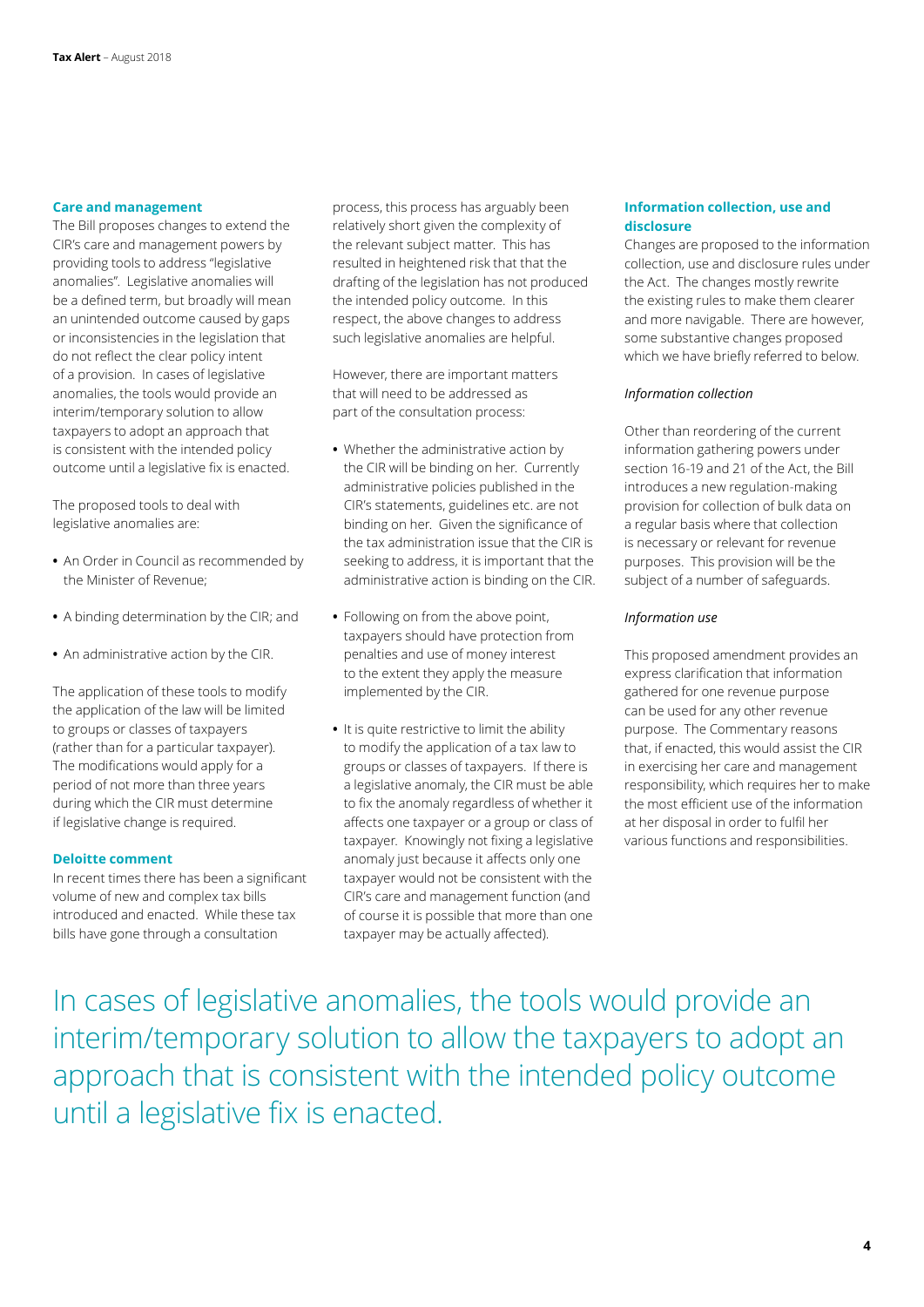#### *Confidentiality and exceptions*

Inland Revenue is currently required to maintain the secrecy of "all matters relating" to the Inland Revenue Acts. Under the proposal, the confidentiality rule would be amended to focus on information about, or relating to, taxpayers. In particular, the new rule would cover "sensitive revenue information" which is defined as information that:

- **•** identifies or could identify a taxpayer, directly or indirectly;
- **•** might reasonably be regarded as private, commercially sensitive, or otherwise confidential; or
- **•** the release of which could result in loss, harm or prejudice to a person to whom it relates.

The exceptions to the confidentiality rule are being reordered into new sections which will contain the overarching framework for the exceptions, now called "permitted disclosures". Further details of each broad category of exception will be contained under the new schedule 7 of the Act.

#### *Information sharing*

Changes are proposed to enable the sharing of information for the provision of public services. The Commentary notes that while a considerable amount of cross-agency sharing is allowed, there is no readily apparent consistent principle governing the sharing of confidential information for the provision of public service. The amendments are aimed to make such information sharing more flexible, principled and transparent. The information sharing arrangements would be entered into in three alternative ways:

- **•** An approved agreement under Part 9A of the Privacy Act 1993;
- **•** An agreement between agencies where consent will be obtained from the taxpayer; and
- **•** Regulation, made by Order in Council.

#### **Deloitte comment**

The changes to the information use, collection and sharing provisions are mostly for the purposes of clarity, with no intended substantive change.

Under the proposal, the confidentiality rule would be amended to focus on information about, or relating to, taxpayers.

The changes to the tax secrecy rules to cover "sensitive revenue information" rather than "all matters relating to" the Inland Revenue Acts is interesting. An issue that has frustrated tax advisors is the refusal of the CIR to release decisions of the Disputes Review Unit (**DRU**) on a redacted basis with the CIR relying on the secrecy provisions as the reason not to do so. Given the proposed definition of "sensitive revenue information", it is arguable that the CIR should have the flexibility under the proposed changes to issue decisions of the DRU on a redacted basis. This remains to be seen.

Please contact Virag Singh or your usual Deloitte advisor if you have any questions or would like to discuss this issue.

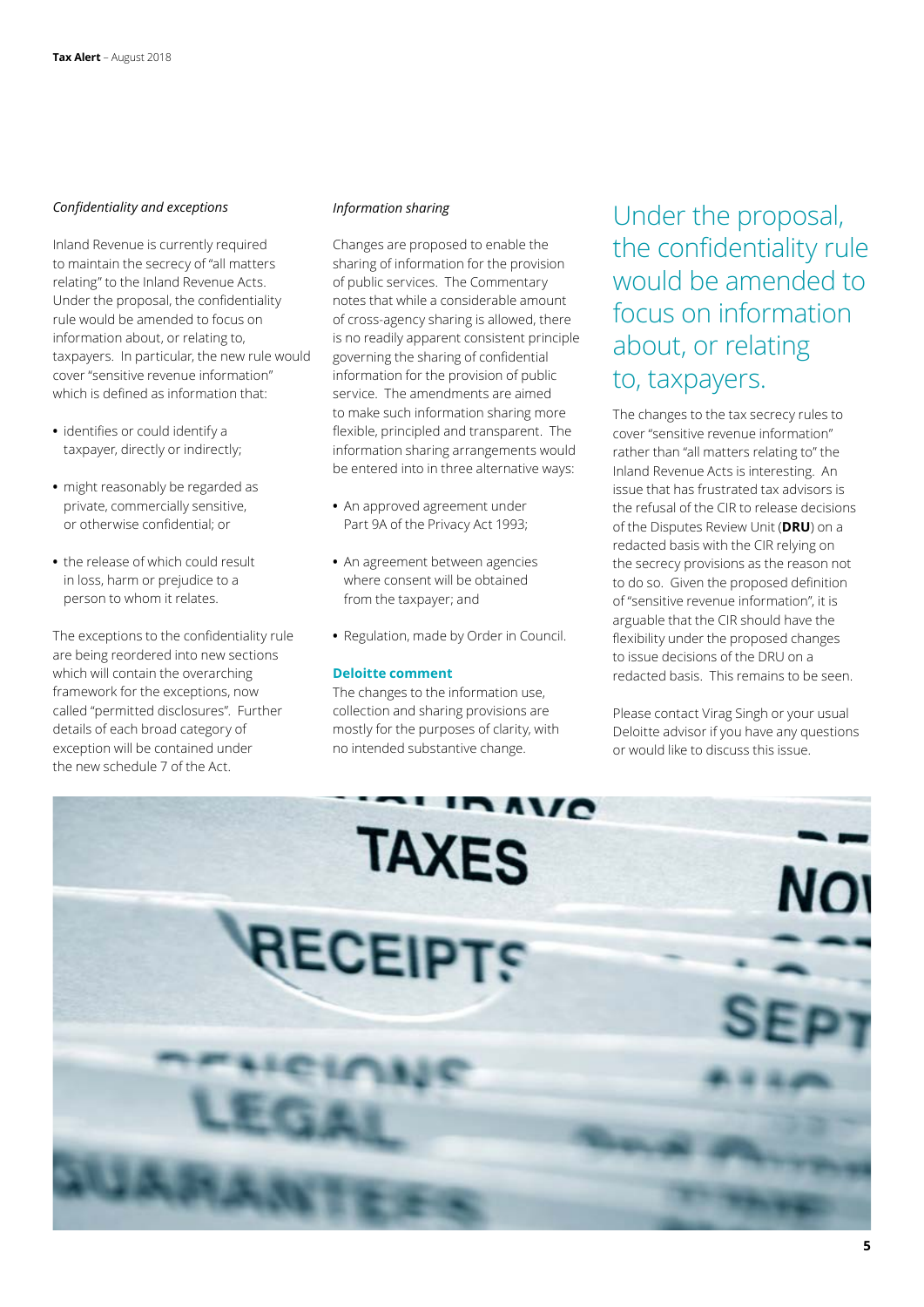## Statement on reimbursement of mileage costs finalised

### By Andrea Scatchard and Veronica Harley

On 4 July 2018 Inland Revenue released its finalised Operational Statement 18/01 - Commissioner's statement on using a kilometre rate for work related running of a motor vehicle. Readers may recall our earlier [article](https://www2.deloitte.com/nz/en/pages/tax-alerts/articles/new-rule-for-employers-reimbursing-employees-mileage-costs.html) on the draft statement which highlighted real practical issues with the proposals for employers who had historically been using the IR mileage rate to reimburse employees. The earlier draft statement proposed that there be a wide range of rates at which an employer could reimburse employees at for work-related use of a private vehicle. Rates would vary based on engine size, fuel type and annual kilometres travelled. Deloitte strongly submitted against this on the grounds of unreasonable compliance costs being placed on employers.

While the finalised statement is much improved, aspects of it still seem

Reimbursements must be supported

by evidence.

unnecessarily complicated in our view and will require some employers to give some thought to their reimbursement policies over the next year.

#### **What's changed?**

The good news is that for the reminder of the 2019 income year, i.e. from the date of the release of the statement on 4 July 2018, employers are able to reimburse employees at a flat rate of 76c/km regardless of distance travelled. This rate is up from the existing 73c mileage rate.

However, for the 2020 income year and onwards it will be necessary to use a two-tiered reimbursement rate. The tier one rate of 76c/km applies to the work related portion of the first 14,000km of combined business and private travel per annum, provided a log book or similar records are maintained by the employee.

Our expectation is that records of individual journeys taken, including expense claim systems which link into online mapping systems to calculate distances travelled, will be sufficient to satisfy the requirement of a "log book or similar records".

The tier two rates apply to travel that exceeds this limit. Practically the 14,000km combined travel limit means most employees will fall within the tier one rate threshold. If the employee does not maintain a logbook or other records, the tier one rate can be used to reimburse a maximum of 3,500km per annum of work related mileage. Many employees will comfortably fall under the 3,500km threshold.



Tier 2 rates are based on vehicle type.

Use Tier 1 for first 14,000 total kilometres and Tier Two rates after that.

Tier 2 rates are based on vehicle type.

| 2019/20 kilometre rates |                    |             |
|-------------------------|--------------------|-------------|
| Vehicle type            | <b>Tier 1 rate</b> | Tier 2 rate |
| Petrol or<br>Diesel     | 76 cents           | 26 cents    |
| Petrol Hybrid           |                    | 18 cents    |
| Flectric                |                    | 9 cents     |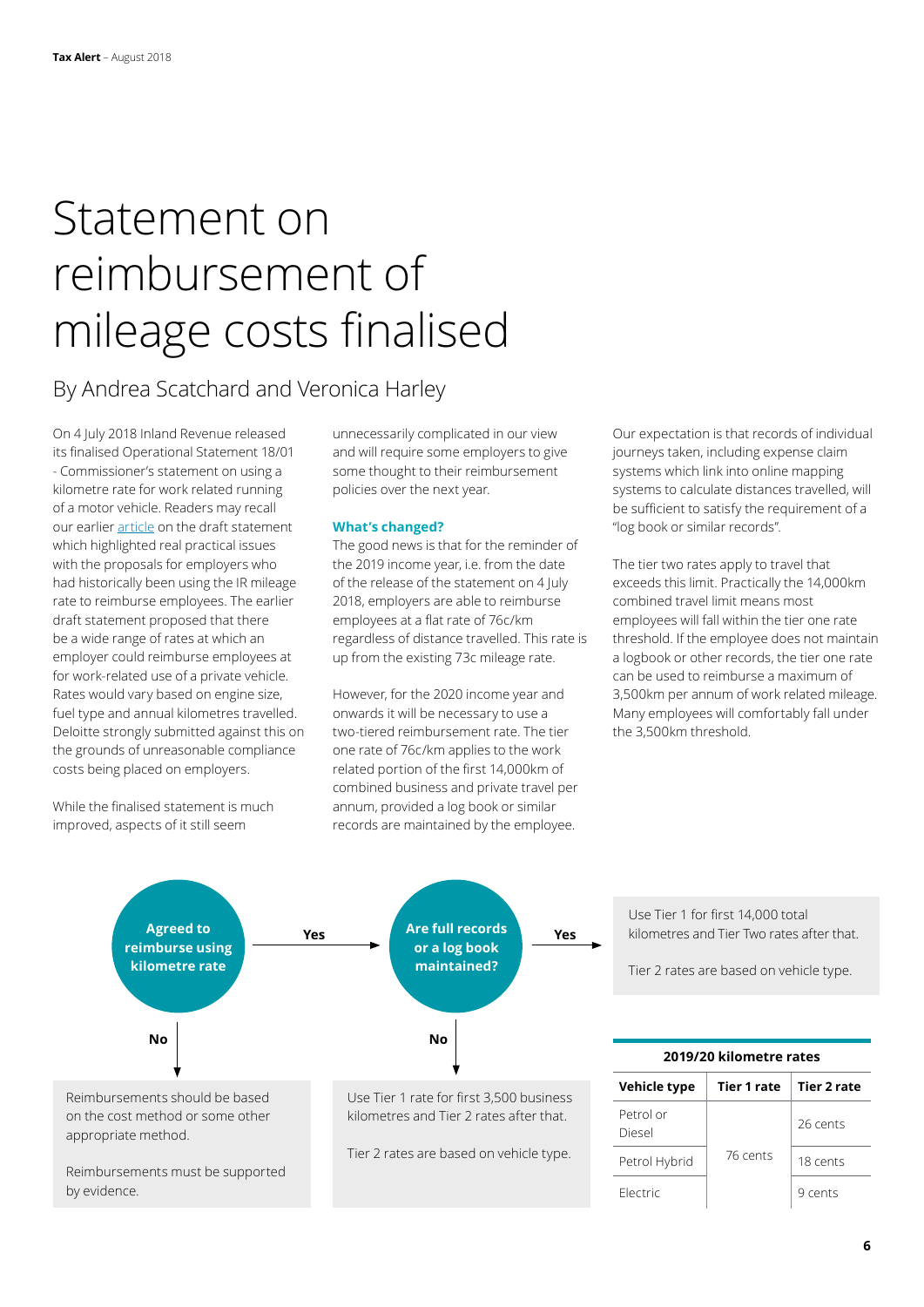

#### *Practical implications*

For employers who have employees with typical business mileage over the 3,500KM threshold, it gets more complicated. The statement has simplistic examples which consider the claim from a whole year perspective which is fine in theory. The reality is that employers reimburse employees regularly for mileage claims (e.g. monthly) and so will need to track and determine at what point the tier one threshold is exceeded and the tier 2 rate kicks in. If this is not monitored and the mileage rate paid is above the Tier 2 rate, the additional amount paid to the employee may be taxable with a PAYE obligation for the employer.

Employers will need to think about their reimbursement policies, what records will be required from employees, and how this threshold will need to be monitored. For example, employers could request employees take an odometer reading at the start of each tax year so there is at least some measure of total kilometres travelled in a year and that monthly mileage claims can be assessed against this starting number. This will become more tricky when employees start part way through the year or change vehicles during the year.

The level of mileage reimbursements to employees is usually governed by employment contracts and/or HR policies. These may dictate a level of reimbursement that is linked to IR rates. Where this is the case, employers may be able to update the reimbursement rate to reflect these changes.

Alternatively, the employment contracts or HR policies may prescribe a specific rate for reimbursement. If this is the case, and this rate is higher than the IR rate or rates applying, some part of the reimbursement may be taxable and subject to PAYE.

It may now be time to consider other options. For example, employers could consider using AA rates as an alternative. The law permits the tax free reimbursement of a "reasonable estimate" of actual expenditure and the AA rates are perfectly acceptable as an alternative – it is not compulsory to follow OS 18/01.

Of course if employers have employees travelling great distances and this all gets too hard, perhaps it's time to weigh up the option of purchasing a company vehicle for employees' use which is ideally a workrelated vehicle which is then exempt from FBT.

For more information about applying new mileage rules or other options, please contact your usual Deloitte advisor.



**Andrea Scatchard Associate Director** Tel: +64 2 749 68782 Email: ascatchard@deloitte.co.nz



**Veronica Harley Associate Director** Tel: +64 9 303 0968 Email: vharley@deloitte.co.nz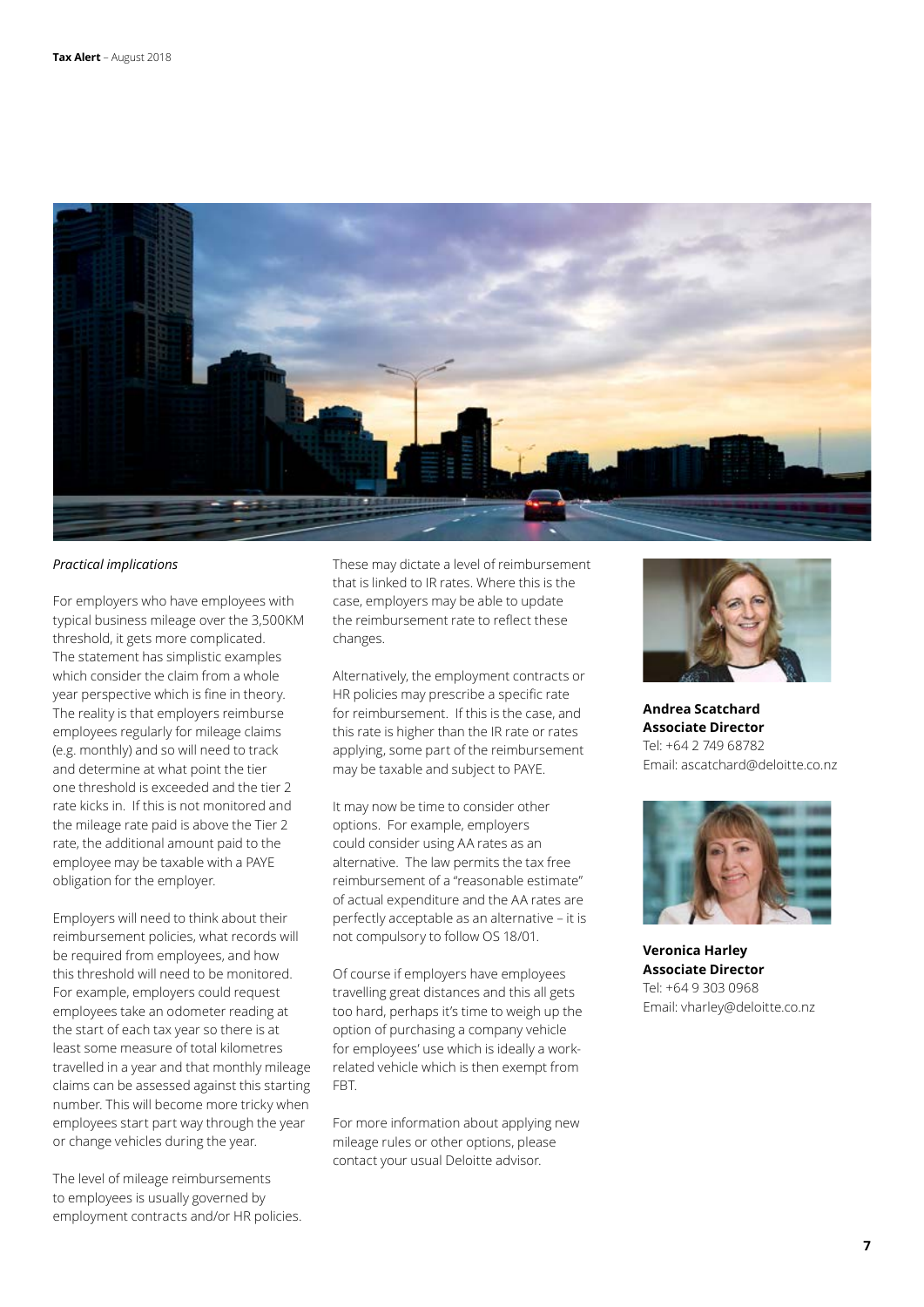## Inland Revenue released guidance on tax treatment of resource consents

By Hadleigh Brock and Sofwa Khan



As noted in our July Tax Alert, Inland Revenue have released a draft interpretation statement: Income Tax – treatment of costs of resource consents, outlining Inland Revenue's view on when taxpayers can deduct expenditure incurred in obtaining resource consents, and on what basis.

This is welcomed guidance on an issue for which many taxpayers have sought input from Inland Revenue. It helpfully continues the recent trend of providing a number of examples and two flow charts (at pages 24 and 25), which summarise the analysis that Inland Revenue considers should be undertaken to determine the tax treatment of resource consent expenditure. You can read the full statement [here.](http://www.ird.govt.nz/public-consultation/current/public-consultation-pub00171.html)

#### **Overview of tax treatment**

When a taxpayer incurs capital expenditure the Income Tax Act 2007 (Act) generally allows a depreciation deduction for costs incurred in obtaining a resource consent where either:

- 1. it is a consent granted under the Resource Management Act 1991 (RMA) to do something that would contravene sections 12 – 15B of the RMA; or
- 2. the consent comprises "a right to use land".



**Hadleigh Brock Partner** Tel: +64 930 30834 Email: hbrock@deloitte.co.nz



**Sofwa Khan Senior Consultant** Tel: +64 930 30744 Email: sofkhan@deloitte.co.nz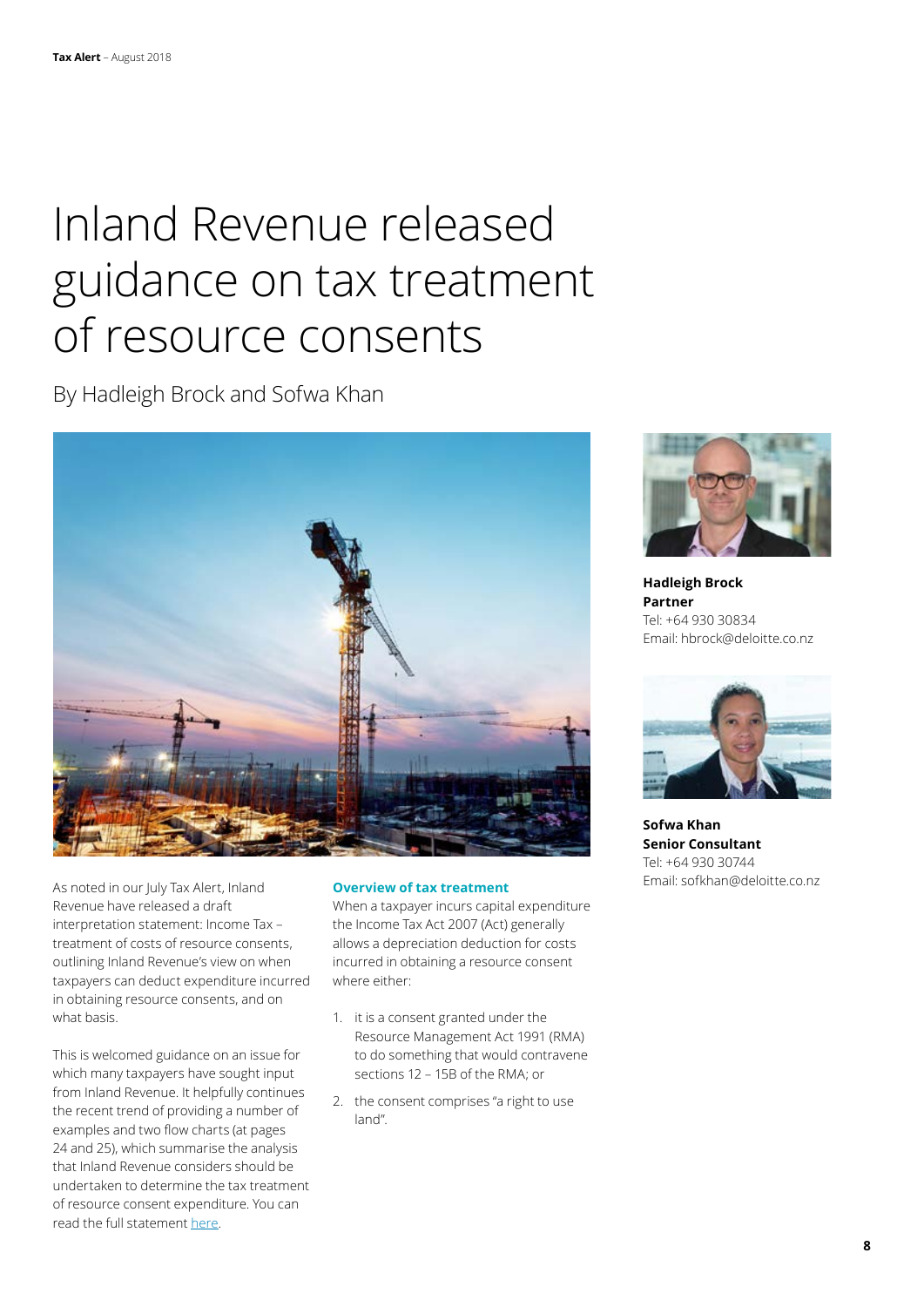The interpretation statement discusses these two consents within the broad framework of the following categories:

- 1. "environmental" consents (being consents granted under sections 12 – 15 of the RMA, ie item 1 above); and
- 2. "land" consents (consents granted under sections 9 and 11 of the RMA – a subset of which may be a right to use land as discussed further below).

Inland Revenue acknowledges that environmental consents should be items of depreciable intangible property (as they meet the above requirements), so that expenditure which forms part of the 'cost' of the consent can be depreciated over its fixed term.

However, in respect of land consents, Inland Revenue's view is that as these are generally of unlimited duration, they will not usually be depreciable property. Therefore, to extent that they do not comprise a "right to use land" (discussed below), Inland Revenue's view is that expenditure on land consents can only be depreciated to the extent that the expenditure can be capitalised into the cost of another item of depreciable property. No depreciation deduction is available for any expenditure capitalised into the cost of non-depreciable property, ie:

- **•** Land; or
- **•** Buildings (with a useful life of more than 50 years).

The issue of what constitutes a "right to use land" has not always been clear. The statement does explain Inland Revenue's view – but unfortunately their definition is very narrow. The Commissioner considers a right to use land will only arise in exceptional circumstances because the consent will have to be time limited and be a right to use land within schedule 14 of the Act.

The statement refers to a number of cases that support Inland Revenue's view that a right to use land:

- **•** Must be a right to use exercised independently from the rights of ownership. Inland Revenue's view is that fee simple owners will not usually have a separate right to use; and
- **•** In the case of a resource consent, must create a right to use land rather than merely removing a statutory fetter.

#### **What type of expenditure is included in the 'cost' of a resource consent?**

Inland Revenue acknowledges in the statement that whether particular expenditure is part of the cost of a resource consent depends on the relevant facts for each taxpayer, and the nature of the consent which is being sought.

Key takeaways on Inland Revenue's view of the cost of a resource consent are:

- 1. For expenditure to be part of the cost, it must be directly attributable to bringing the asset to the location and the condition necessary for it to be capable of operating. Therefore, Inland Revenue's view is that the cost is effectively restricted to the initial cost of an item of depreciable property.
- 2. Not all expenditure associated with a resource consent will form part of its cost base. For example, expenditure incurred on meeting conditions of the consent after the cost of the consent has been fixed, is not a cost of the consent.
- 3. Expenditure incurred on an application (including administrative fees under section 36 of the RMA) to obtain the resource consent will be part of the cost of a consent. Expenditure on legal and hearing costs is also likely to be a cost of the consent.
- 4. Expenditure incurred in compiling information, reports and strategies for the purposes of the application will also generally be part of the cost of the resource consent. This could include expenditure on resource monitoring, environmental investigations, engineering reports and the development of mitigation strategies for adverse environmental effects.

Inland Revenue acknowledges that whether particular expenditure is part of the cost of a resource consent depends on the relevant facts for each taxpayer, and the nature of the consent which is being sought.

- 5. On larger projects, consultation will often be a necessary step in the process of applying for resource consent. Expenditure on public awareness campaigns, public meetings, mail drops, media releases and consultation with affected persons including iwi, may all be part of the cost of the resource consent.
- 6. If a resource consent is subject to a condition that must be fulfilled before the consent commences then this expenditure, although incurred after the consent has been granted, may be a cost of getting the resource consent ready to use. In these circumstances, the expenditure should be added to the cost base of the resource consent.

The statement helpfully includes a list of expenditure which the Commissioner considers to be examples of expenditure that may be incurred in the resource consent process.

The statement also makes reference to accounting standards (NZ IAS 16 and NZ IAS 38) and suggests that they have relevance where 'cost' is unclear as they support the proposition that the cost must be directly attributable to bringing the asset to the location and condition necessary for it to be capable of operating.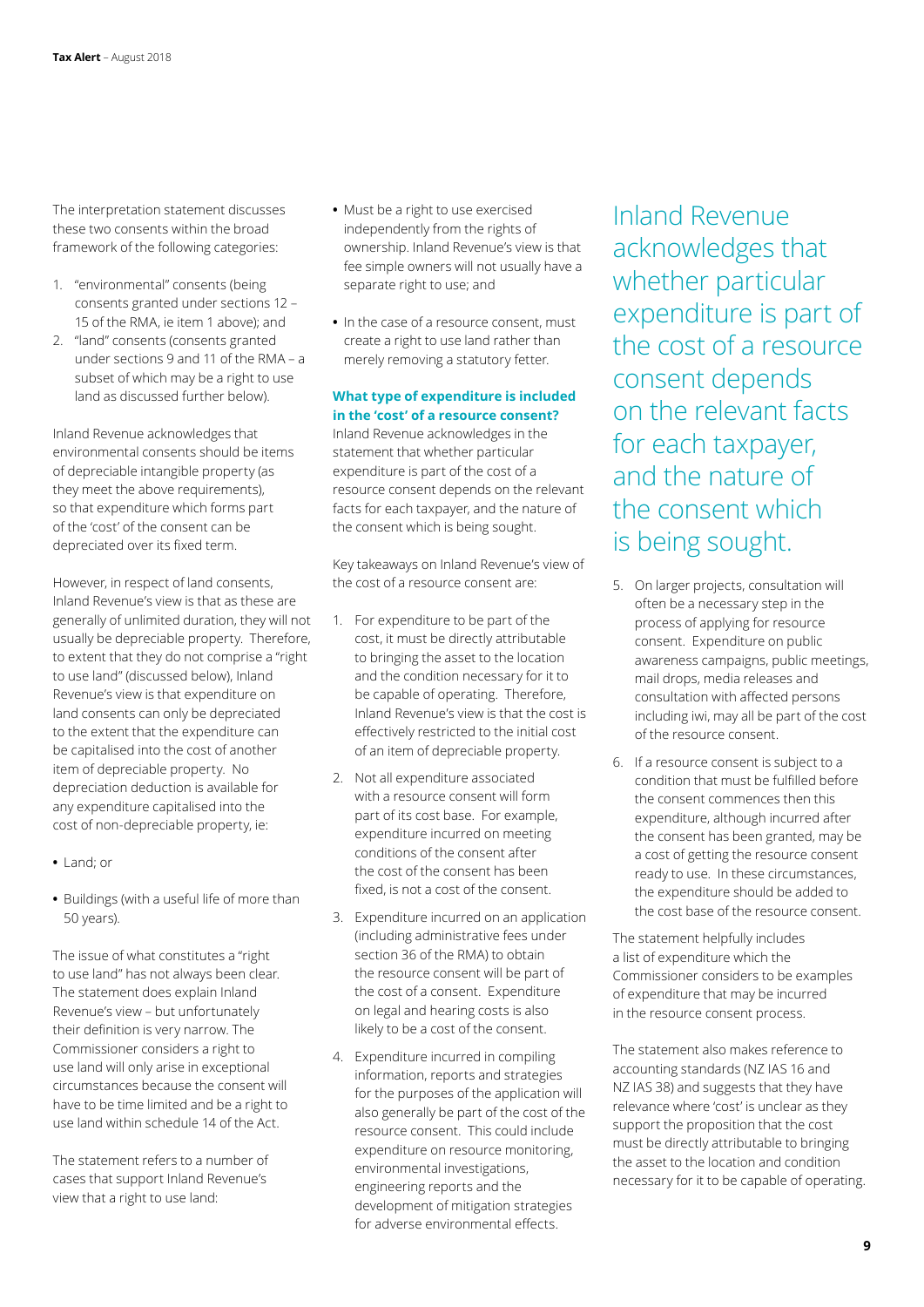#### **What type of expenditure is excluded from 'cost' (and which may be immediately deductible…or not)?**

There are some types of expenditure which Inland Revenue doesn't think is part of the a cost of a resource consent, namely:

- **•** Expenditure that is revenue in nature: This is unlikely to have material benefit as the guidance states that applying the principles in the Supreme Court decision in Trustpower Limited v CIR [2016] NZSC 91, the Commissioner considers that resource consents will generally be capital in nature because resource consents will usually relate to the business structure and provide an enduring advantage.
- **•** Expenditure that constitutes "feasibility expenditure" under the principles in Inland Revenue's interpretation statement IS 17/01: "Income tax – deductibility of feasibility expenditure": The guidance states that based on the principles established in Trustpower there is limited scope for feasibility expenditure in the context of applying

for a resource consent, on the basis that the expenditure will often be directed to a specific capital asset or towards making tangible progress on a specific capital asset – so again, unlikely to be of any practical benefit under Inland Revenue's interpretation of that case.

**•** Expenditure otherwise deductible under a specific provision: The guidance refers to section DB 19 of the Act which relates to certain resource consents that are not obtained or used, and section DB 46 which relates to pollution control.

#### **That old chestnut…**

Those familiar with the Trustpower case (in particular the Court of Appeal judgement) will recall the (unusual) proposition put forward by the Court that the nexus between incurring expenditure and deriving income was not established.

That principle then weaved its way into IS 17/01: "Income tax – deductibility of feasibility expenditure" and has, unhelpfully, found its way into this statement.

Inland Revenue states that for resource consent expenditure to be either deductible or depreciable, a sufficient relationship or nexus must exist between the expenditure and the taxpayer's business, or income-earning activity - and that for some taxpayers, resource consent expenditure will not be deductible or depreciable because it will have been incurred preliminary to, or preparatory to, the commencement of a business or income-earning activity.

Taxpayers will therefore need to tread very carefully to ensure the general permission is satisfied prior to incurring expenditure to ensure 'black hole' expenditure does not arise.

#### **Next steps**

Comments on the draft statement closed on 3 August 2018. It will be interesting to see what changes (if any) are made a result of submissions. Please contact your usual Deloitte advisor if you have any questions.

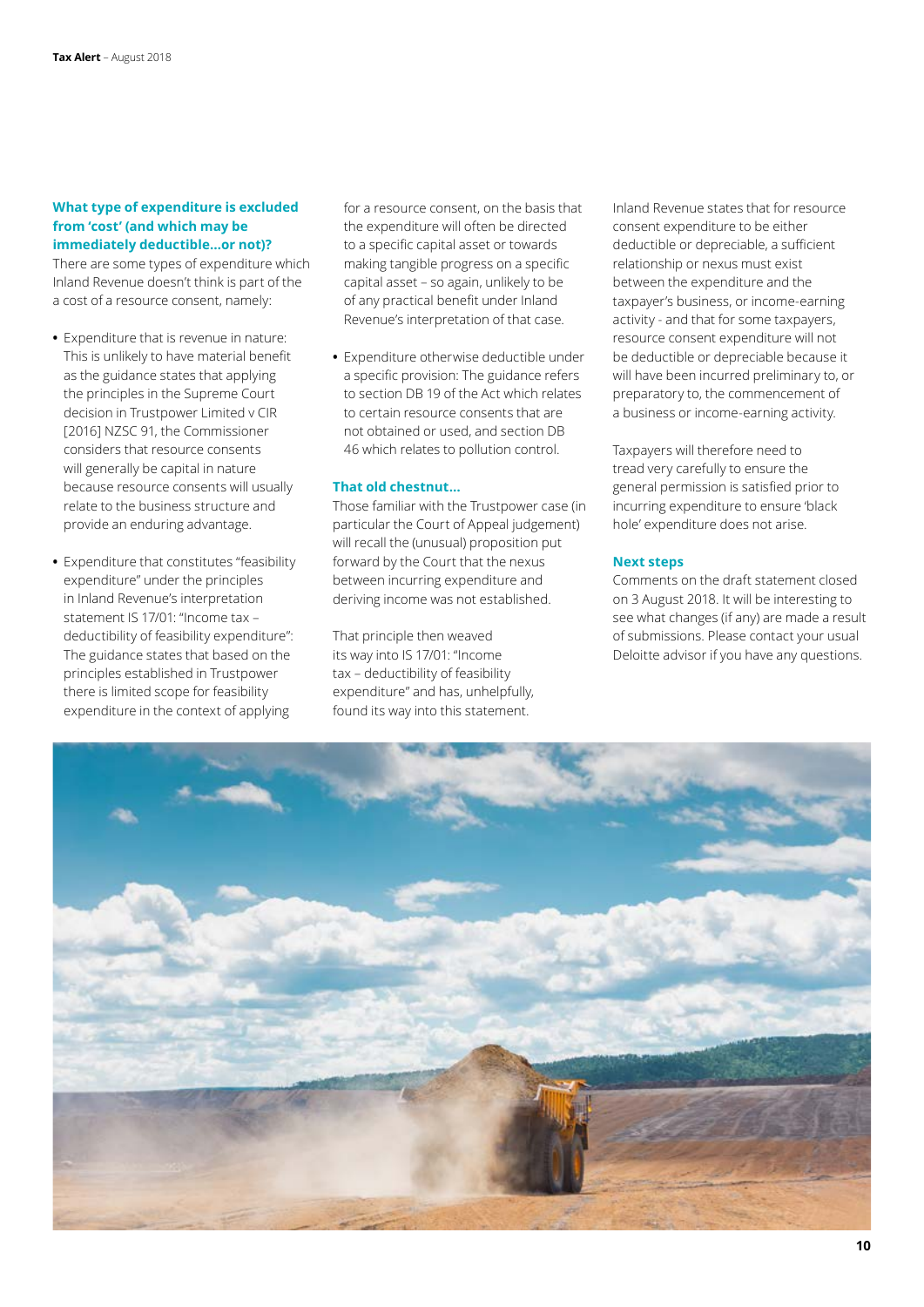## Inland Revenue focusing on purchase price allocations

By Virag Singh and Vyshi Hariharan

We are aware of an increasing trend for Inland Revenue (IR) to challenge taxpayers' allocations of purchase price when they enter into business asset sale transactions. IR's chief concern appears to be that the values used by either the vendor or the purchaser do not reflect market values. This is something that everyone either buying or selling a business needs to be aware of, as it can have a material impact on the expected tax outcome of a business sale. The situations that IR are focussing on include:

- **• Scenario 1** parties have agreed to a purchase price allocation in the sale documentation and adhere to this allocation for the purposes of preparing their respective tax returns;
- **• Scenario 2** parties have agreed to a global price for the business / assets, no allocation is agreed to in the sale

documentation, and the vendor and purchaser use different allocations for the purposes of preparing their respective tax returns; and

**• Scenario 3** - despite the parties agreeing to an allocation in the sale documentation, either the vendor, purchaser or both do not adhere to this allocation for the purposes of preparing their respective tax return(s) and instead obtain different allocations and prepare their tax returns based on this. We expect this situation to be quite rare, in the absence of other information.

We understand that IR's key concern is that tax positions taken are not based on market values of the assets sold. In particular, they appear focussed on situations where there is asymmetry in the tax treatment between the respective parties; or where IR believes that the purchase price allocation has been struck to take into account specific tax attributes of the vendor / purchaser (eg where the price allocated to fixed assets is in excess of tax book value and the depreciation recovery is offset by existing tax losses of the vendor or the vendor is exempt from tax). IR have included a project on the tax policy work programme to consider these issues further.

Business asset sales can involve the sale of a range of items (including trading stock, depreciable tangible assets, buildings, land, intangible property, goodwill etc.). For tax purposes, there is a requirement that certain items (such as depreciable property, trading stock, revenue account property) are disposed (or deemed to be disposed) at their market values.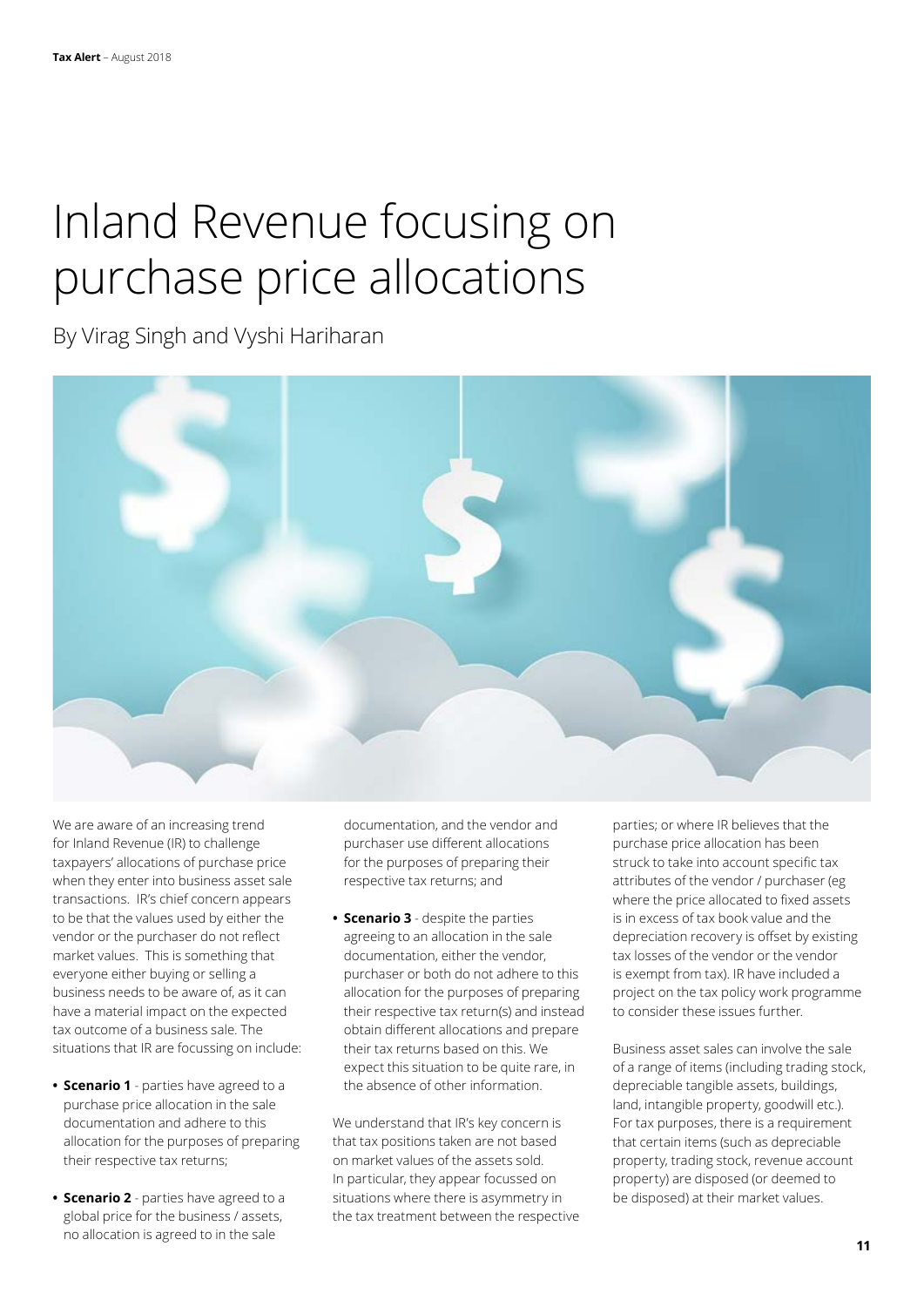Market value is not a defined term under the Income Tax Act 2007 (the Act) for the above purposes. One view is that market value is not one number but rather a range and there are of course a number of valuation methodologies that can be applied. Under this approach, despite the existence of a market valuation for the asset, there are a number of other factors that could affect the final price at which an item is sold e.g. the nature of the asset and the circumstances of the buyer/seller.

#### **Scenario 1**

Where independent parties, operating on an arm's length basis, agree on an allocation in the sale documentation and adhere to that allocation in their respective tax returns, then our view is that those allocations should be respected as market value allocations. There is a natural tension when parties in this situation negotiate and agree on an allocation of the overall sale price. There should be no room for interference by IR to disturb this allocation unless the arrangement is a sham.

#### **Scenario 2**

Where there is a global purchase price agreed for the sale of the assets of a business and no allocation has been agreed, either party can end up allocating in an inconsistent manner. This inconsistency could be tax driven. For example, sellers could be motivated to allocate to depreciable assets amounts that are equal to or less than the tax written down values of those assets, while purchasers may be motivated to allocate to depreciable assets as much as possible to enhance future depreciation deductions. The irony of this inconsistency is that both allocations could potentially be supported by two market valuations (undertaken by each party). Once IR intervenes to review the inconsistency, there could well be a third market valuation (being the one obtained by IR itself). This is clearly an undesirable and potentially quite expensive outcome for the taxpayers.

#### **Scenario 3**

Our understanding is that only in very rare circumstances are parties proceeding to obtain their own valuations and adopt tax positions in accordance with those valuations, despite agreeing to different allocations in the sale documentation. In this case, IR has tools to address this inconsistency (both within the specific provisions, and by virtue of the specific and general anti-avoidance rules). Once parties have agreed to a price and allocation of that price, then we expect that they should be bound by that price and allocations both for tax and non-tax purposes as that is ultimately the cost of that item in its truest sense. Given that parties have agreed allocations, then the presumption should be that this should reflect the market values of the items being sold.

#### **Summary & Recommendation**

To mitigate risks in the current environment we recommend that taxpayers:

- **•** ensure that, where possible, the sale documentation includes an allocation of purchase price across the classes of assets being sold, and they agree in writing to file their income tax returns in accordance with the documented allocation (if required due to the transaction timeline the parties could document in the agreement that they will seek to agree the allocation post-signing).
- **•** consider obtaining an independent valuation of material assets being bought/sold and subject to commercial negotiations to support the allocation agreed.
- **•** consider what contractual protection may be available for an increased tax liability arising from the other party and / or IR adopting a different allocation to what is documented eg through the sale and purchase agreement or W&I insurance.

Please contact your usual Deloitte advisor if you have any questions or would like to discuss this issue.



**Virag Singh Director** Tel: +64 9 952 4208 Email: vsingh@deloitte.co.nz



**Vyshi  Hariharan Senior Consultant** Tel: +64 9 975 8616 Email: vhariharan@deloitte.co.nz

One view is that market value is not one number but rather a range and there are of course a number of valuation methodologies that can be applied.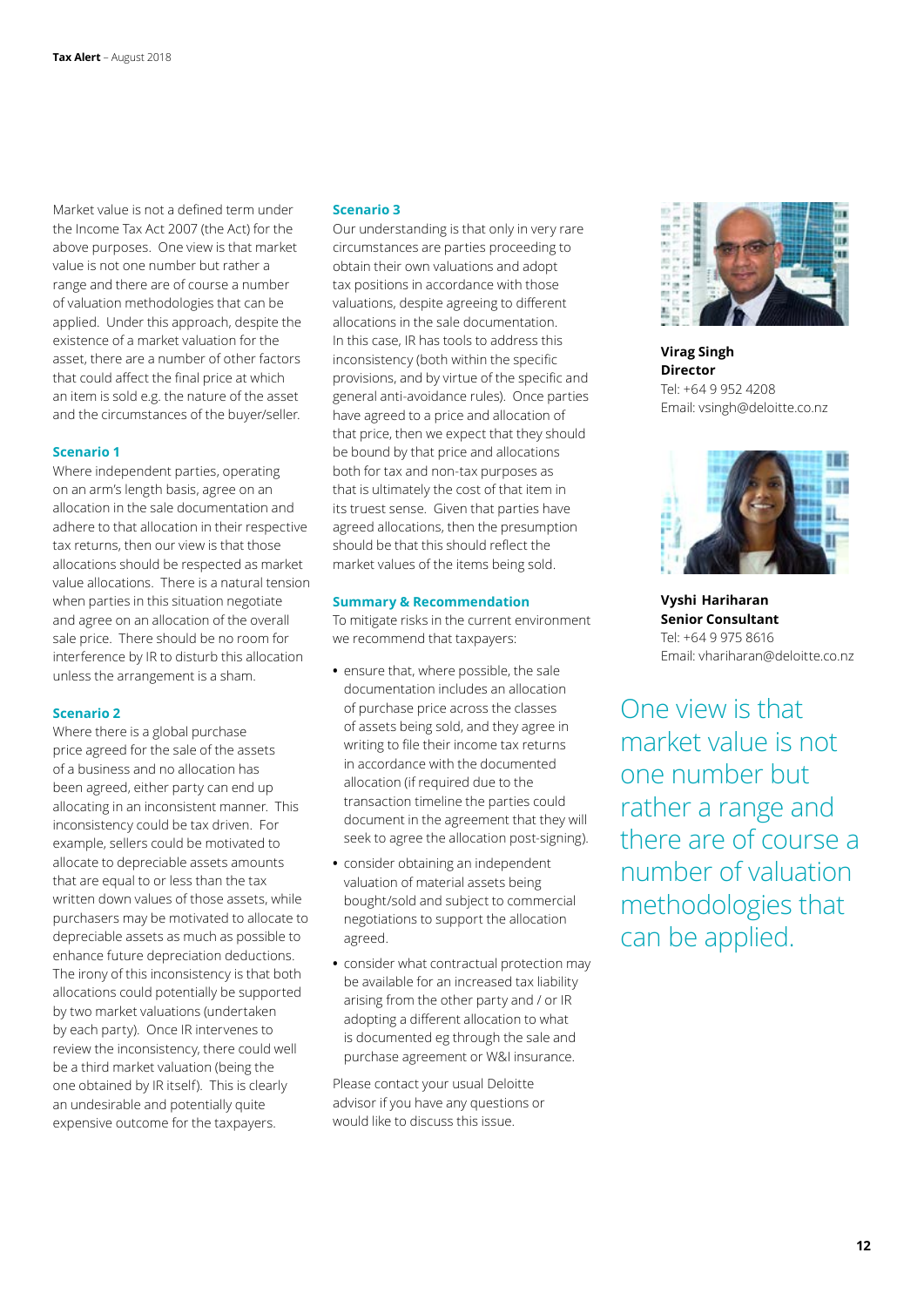## Is remuneration paid in cryptocurrency subject to PAYE or FBT?

### By Oscar Jones and Ian Fay

Industry 4.0 is rapidly redefining how we do business. One of the key ways we are seeing this play out currently is the use of Blockchain technology to securely remunerate employees – i.e. paying employees via transfers of cryptocurrency. As the use of cryptocurrency in business starts to gain momentum, new questions are emerging as people turn their mind to the tax treatment of such transactions and whether the existing tax rules are sufficient to tax transactions arising using Blockchain technology.

Recently, Inland Revenue released an issues paper on [whether remuneration](https://www.ird.govt.nz/resources/9/b/9be098bb-7db4-40b6-84c3-0bbb0b5b8885/irruip11.pdf)  [paid to an employee in cryptocurrency](https://www.ird.govt.nz/resources/9/b/9be098bb-7db4-40b6-84c3-0bbb0b5b8885/irruip11.pdf)  [is subject to PAYE or FBT](https://www.ird.govt.nz/resources/9/b/9be098bb-7db4-40b6-84c3-0bbb0b5b8885/irruip11.pdf) because the answer is not clear in certain situations, particularly where the arrangement is structured as a salary sacrifice.

Where the employee's after-tax remuneration is in effect being traded for a payment of cryptocurrency, then because the employee has derived the full amount of salary or wage before the agreed deduction, Inland Revenue consider this is clearly subject to PAYE. In contrast, the main issue of the paper concerns whether arrangements are valid salary sacrifice arrangements and, if so, whether the payment in cryptocurrency is subject to PAYE or FBT.

Inland Revenue consider a valid salary sacrifice will only arise where the employee has no right under the employment contract to receive the relevant part of their salary in money instead of cryptocurrency. While freely acknowledging the answer is not clear, Inland Revenue's

tentative view is that regular payments to employees of crypto-remuneration under a valid salary sacrifice arrangement are subject to PAYE. This is because regular payments received in cryptocurrency have many of the same hallmarks of "salary or wages" (as defined in the Income Tax Act 2007). Inland Revenue consider that this definition is wide enough to capture regular payments in cryptocurrency.

The alternative view discussed by Inland Revenue is that the definition of "salary or wages" could be interpreted more narrowly so that the FBT regime applies. The primary argument being that the scheme of the Income Tax Act suggests that payments in money are subject to PAYE whereas (generally) non-monetary payments are subject to FBT and that cryptocurrency is not money in the technical sense although it shares some of its characteristics. This argument would classify cryptoremuneration as an "unclassified benefit" for the purposes of the FBT rules. However the delineation between monetary and non-monetary payments is "not hard and fast" and the salary and wages definition is wide enough to encompass regular payments in cryptocurrency, hence the preference for PAYE applying.

Issues we have encountered in practice, which are not covered in the issues paper, include: determining the New Zealand dollar value of the cryptocurrency on the relevant date; potential illiquidity of cryptocurrency (e.g. where tokens are subject to lock-up provisions) meaning that tax liabilities may be triggered but the value of the cryptocurrency changes materially before it can be sold to fund



**Oscar  Jones Consultant** Tel: +64 9 306 4490 Email: ojones@deloitte.co.nz



**Ian Fay Partner** Tel: +64 4 470 3579 Email: ifay@deloitte.co.nz

the tax; and the treatment of rewards which are provided in addition to rather than in substitution for salary.

The issues paper is seeking input on how employers are currently treating these payments and what compliance difficulties arise as a consequence.

Submissions on the issues paper were due by 3 August 2018. If you pay or receive crypto-remuneration and would like to discuss the issues further, please contact your Deloitte advisor.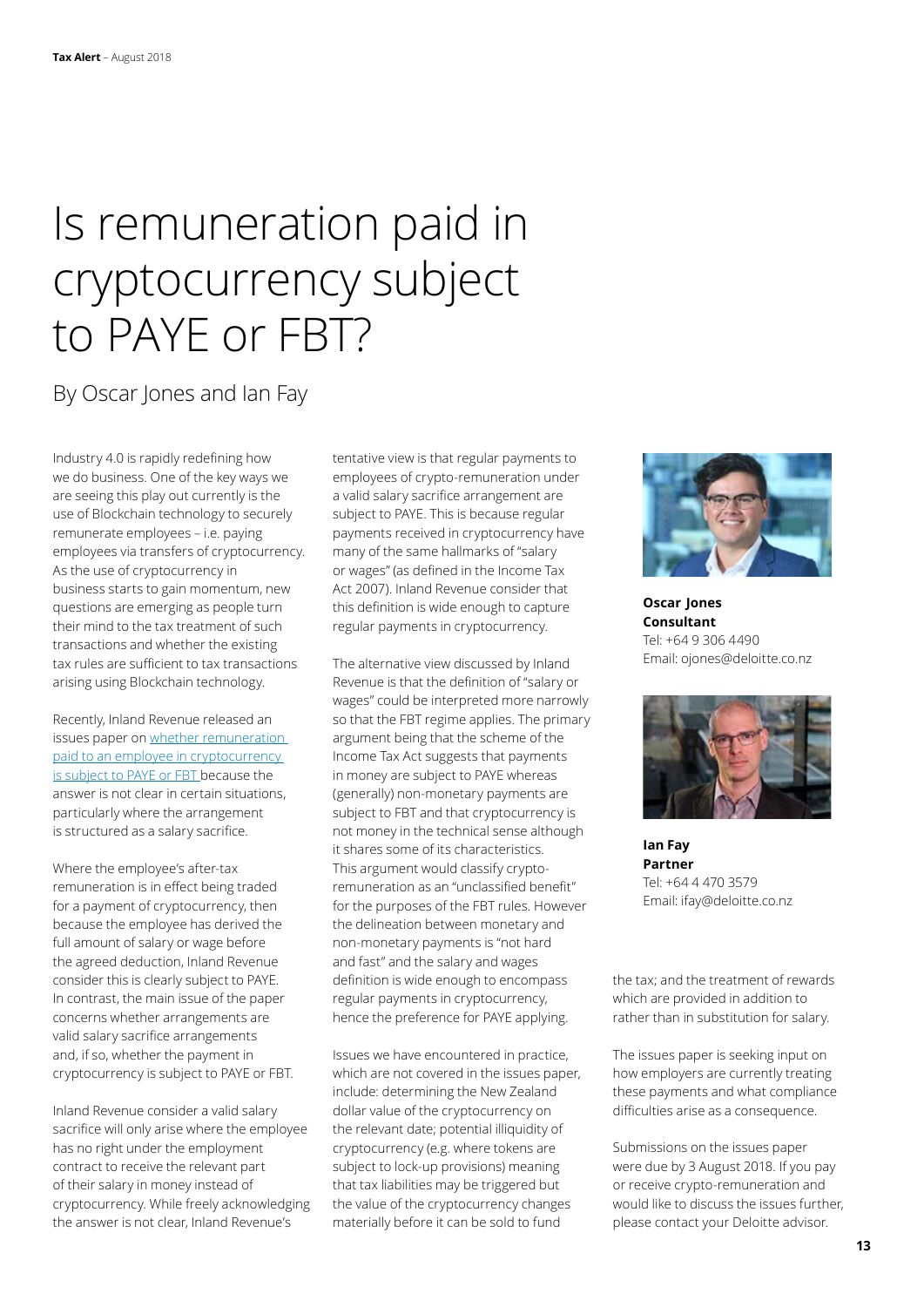## A snapshot of recent developments



#### **BEPS update**

The [Taxation \(Neutralising Base Erosion](http://www.legislation.govt.nz/act/public/2018/0016/14.0/DLM7505806.html)  [and Profit Shifting\) Act 2018](http://www.legislation.govt.nz/act/public/2018/0016/14.0/DLM7505806.html) had its third reading and received royal assent on 27 June 2018, with the Act mainly coming into force on 1 July 2018.

It has been confirmed that New Zealand has become one of the latest jurisdictions to ratify the multilateral instrument (MLI) and deposit their ratification instruments with the OECD. This means a total of 80 jurisdictions have now signed the MLI and nine jurisdictions have deposited their instruments for ratification. The MLI will enter into force on 1 October 2018. For further information on the status of the MLI, read more on Deloitte tax@hand [here.](https://www.taxathand.com/article/9902/New-Zealand/2018/More-jurisdictions-sign-MLI-and-deposit-ratification-instruments)

#### **Hong Kong DTA Amendment Order**

The [Double Tax Agreements \(Hong](http://www.legislation.govt.nz/regulation/public/2018/0118/latest/LMS56280.html?search=ts_act%40bill%40regulation%40deemedreg_hong+kong_resel_25_a&p=1)  [Kong\) Amendment Order](http://www.legislation.govt.nz/regulation/public/2018/0118/latest/LMS56280.html?search=ts_act%40bill%40regulation%40deemedreg_hong+kong_resel_25_a&p=1) (LI 2018/118) was notified in the New Zealand Gazette on 12 July 2018 and comes into force on 9 August 2018.

This Order gives effect to the Second Protocol to amend the Agreement between the New Zealand Government and the Hong Kong Government for the avoidance of double taxation and the prevention of fiscal evasion with respect to taxes on income. The purpose of the Second Protocol is to amend the double

tax agreement to facilitate automatic exchanges of information between New Zealand and Hong Kong by removing a clause prohibiting automatic exchanges of information. Further information can be found in the International Treaty Examination [document](http://taxpolicy.ird.govt.nz/sites/default/files/tax-treaties/2018-nia-protocol-2-nz-hong-kong.pdf) prepared by the Finance and Expenditure Select Committee in February 2018. It will allow New Zealand and Hong Kong to meet their international commitments under the G20/OECD Automatic Exchange of Financial Account Information in Tax Matters initiative.

After the constitutional and legal procedures have taken place to enable the agreement to come into force, the date on which the protocol comes into force will be publicised [here](http://taxpolicy.ird.govt.nz/tax-treaties).

#### **OECD releases BEPS discussion draft on the transfer pricing aspects of financial transactions**

On 3 July 2018 the OECD released a [discussion draft on financial transactions,](http://www.oecd.org/tax/oecd-releases-beps-discussion-draft-on-the-transfer-pricing-aspects-of-financial-transactions.htm) dealing with follow-up work in relation to Actions 8-10 of the BEPS Action Plan (which is to "Assure that transfer pricing outcomes are in line with value creation"). The aim of the discussion draft is to clarify the application of the principles included in the 2017 edition of the OECD Transfer Pricing Guidelines, particularly the accurate delineation analysis under

Chapter 1, to financial transactions. Other specific issues in relation to the pricing of financial transactions are also included, such as treasury function, intra-group loans, cash pooling, hedging, guarantees and captive insurance.

#### **Tax Working Group's latest release of Secretariat papers**

On 2 July 2018 the Tax Working Group (TWG) released another tranche of papers that it has received from its secretariat (made up of Officials primarily from Treasury and Inland Revenue). These have been published in the 'key [document'](https://taxworkinggroup.govt.nz/key-documents) section on the TWG website. The advice represents the preliminary advice of the Secretariat and doesn't necessarily represent the views of the Group or the Government. The following papers have been released and are now on the TWG website:

- **•** Business tax summary
- **•** Types of business entities in New Zealand and how they are taxed
- **•** Company tax rate issues
- **•** New Zealand's imputation system
- **•** Closely-held companies
- **•** Dividend avoidance
- **•** Measures to approve efficiency
- **•** Lower tax rates for small companies
- **•** Maori authorities
- **•** Effective company tax rates

More papers will be released as they are considered by the TWG.

#### **Finalised items**

[OS 18/02: "Non-disclosure right for tax](http://www.ird.govt.nz/technical-tax/op-statements/1802-non-disclosure-tax-documents.html)  [advice documents"](http://www.ird.govt.nz/technical-tax/op-statements/1802-non-disclosure-tax-documents.html) was released on 2 July 2018. This statement sets out the process that the Commissioner will follow when issuing a notice to a taxpayer / tax adviser / third party requiring the disclosure of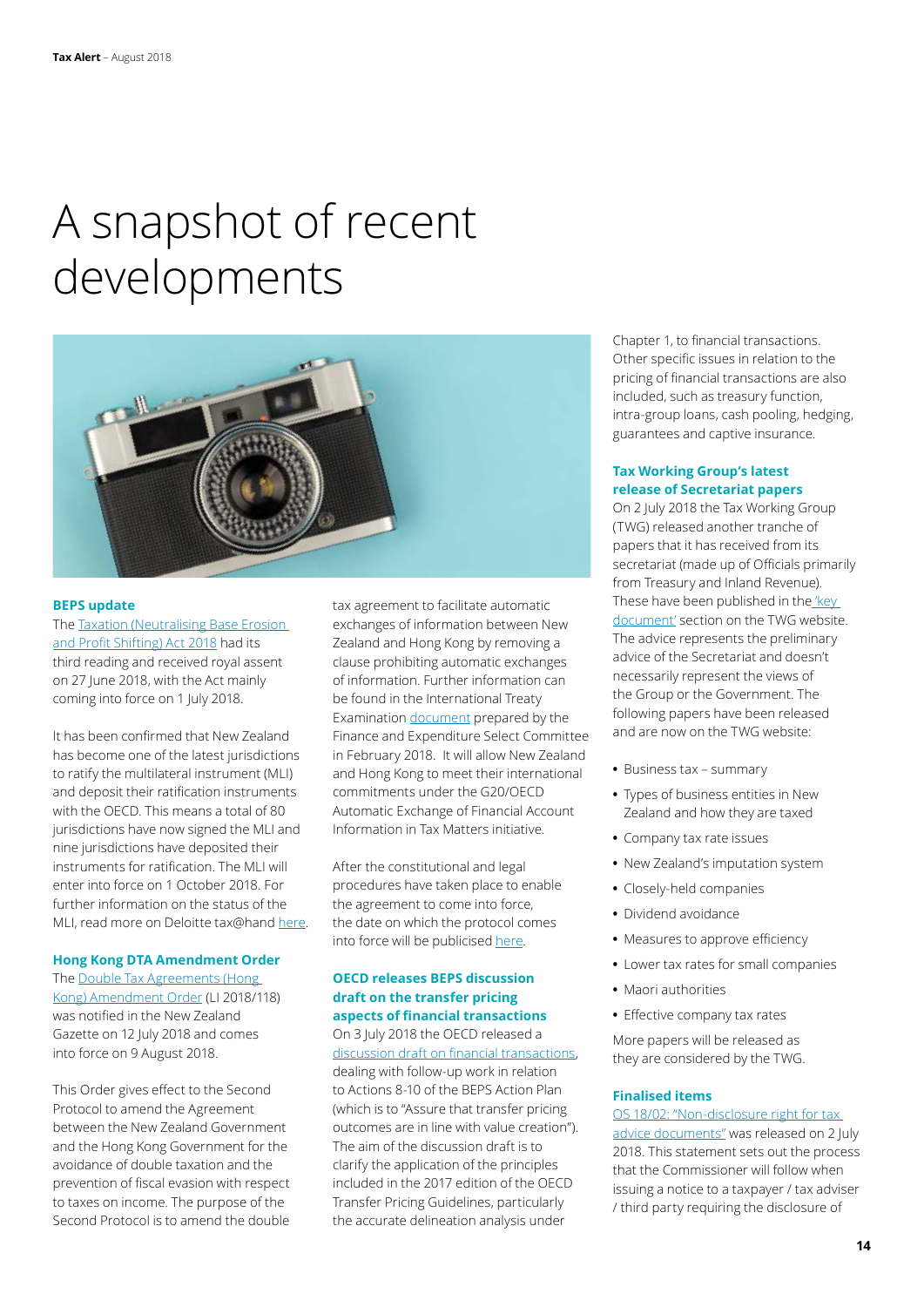

documents, which may contain tax advice and may be subject to the right to claim non-disclosure under sections 20B to 20G of the Tax Administration Act 1994. The Statement incorporates amendments to the legislation (in particular the extension of the non-disclosure right in 2009 to apply to discovery and similar processes that occur during litigation), and incorporates principles established in cases since SPS 05/07 was published in 2005.

[Determination FDR 2018/02 – A type of](http://www.ird.govt.nz/technical-tax/determinations/other/international-tax/foreign-investment-fund/determinations-other-fdr2018-02.html)  [attributing interest in a foreign investment](http://www.ird.govt.nz/technical-tax/determinations/other/international-tax/foreign-investment-fund/determinations-other-fdr2018-02.html)  [fund for which a person may use the fair](http://www.ird.govt.nz/technical-tax/determinations/other/international-tax/foreign-investment-fund/determinations-other-fdr2018-02.html)  [dividend rate method \(Units in the Two](http://www.ird.govt.nz/technical-tax/determinations/other/international-tax/foreign-investment-fund/determinations-other-fdr2018-02.html)  [Trees Global Macro Fund\)](http://www.ird.govt.nz/technical-tax/determinations/other/international-tax/foreign-investment-fund/determinations-other-fdr2018-02.html) – Any investment by a New Zealand resident investor in units in the Two Trees Global Macro Fund is a type of attributing interest for which the investor may use the Fair Dividend Rate method to calculate Foreign Investment Fund income from the interest.

[BR Pub 18/06: Goods and services tax](https://www.ird.govt.nz/technical-tax/public-rulings/2018/public-ruling-1806.html)  - payments made by parents to state [and state integrated schools](https://www.ird.govt.nz/technical-tax/public-rulings/2018/public-ruling-1806.html) concludes that GST is not chargeable on payments made by parents to the board of trustees of a state or state integrated school where the payments are made to assist the school with the cost of delivering education services which the student has a statutory entitlement to receive free of charge. GST is chargeable on payments made for supplies of other goods or services that are not integral to the supply of education to which the student has a statutory entitlement, where that supply is conditional on the payment being made.

#### [QB 18/10: Income tax – state schools](https://www.ird.govt.nz/technical-tax/questions/questions-general/qwba-1810-state-schools-donation-cred.html)  [and donation tax credits](https://www.ird.govt.nz/technical-tax/questions/questions-general/qwba-1810-state-schools-donation-cred.html) and [QB 18/11:](https://www.ird.govt.nz/technical-tax/questions/questions-general/qwba-1811-state-integrated-schools-donation.html)

[Income tax – state integrated schools](https://www.ird.govt.nz/technical-tax/questions/questions-general/qwba-1811-state-integrated-schools-donation.html)  [and donation tax credits](https://www.ird.govt.nz/technical-tax/questions/questions-general/qwba-1811-state-integrated-schools-donation.html) explain when a parent's payment to a school will be a gift, so that the school can issue a donation tax receipt to the parent. A payment will be a gift when it is voluntary, does good for the school, and the parent obtains no material benefit or advantage in return for making the payment.

#### [IS 18/01: Taxation of trusts – income](https://www.ird.govt.nz/technical-tax/interpretations/2018/interpretations-2018-is1801.html)

[tax](https://www.ird.govt.nz/technical-tax/interpretations/2018/interpretations-2018-is1801.html) – This statement summarises the income tax law as it applies to trusts, and replaces and updates the Commissioner's original statement on the trust rules in a 1989 Tax Information Bulletin (TIB) which was based on the Income Tax Act 1976. The Interpretation Statement sets out the Commissioner's view on the application of the trust rules for income tax purposes having regard to the changes made since the 1989 TIB item and the current Income Tax Act 2007.

#### **Withdrawn item**

[SPS 08/03 Income Tax Act 2007 – Penalties](http://www.ird.govt.nz/technical-tax/standard-practice/withdrawn/sps-general-0803-ita-2007.html)  [and interest arising from unintended](http://www.ird.govt.nz/technical-tax/standard-practice/withdrawn/sps-general-0803-ita-2007.html)  [legislative changes](http://www.ird.govt.nz/technical-tax/standard-practice/withdrawn/sps-general-0803-ita-2007.html) has been withdrawn effective from 1 July 2018, and is now provided for historical purposes only. This statement sets out the treatment

of shortfall penalties and use of money interest when a confirmed unintentional legislative change gives rise to a tax shortfall. The statement was issued because of concern about shortfall penalties and use of money interest arising from unintended legislative changes made during the Income Tax Act rewrite process.

#### **Best Start tax credit**

The Best Start tax credit (BSTC) is a new component of the Working for Families Tax Credits and is a payment to help families with the costs in a child's first three years. It is available to all qualifying families with children due or born on or after 1 July 2018. This tax credit replaces the Parental Tax Credit. A person cannot get the BSTC and paid parental leave for the same child, at the same time – the BSTC will start once the paid parental leave has finished.

#### **Disclosure of information relating to other taxpayers prohibited**

The Taxation Review Authority has [dismissed an application](http://intelliconnect.wkasiapacific.com/docmedia/attach/WKAP-TAL-DOCS-PHC/42/ntxtnews_72612903.pdf) by the disputants for the disclosure of information relating to the terms of any settlement between the Commissioner and taxpayers involved in other proceedings. In particular, the disputant wanted to know what (if any) concessions had been agreed between the Commissioner and the taxpayers, what arrangements had been made and what monetary payments had been agreed.